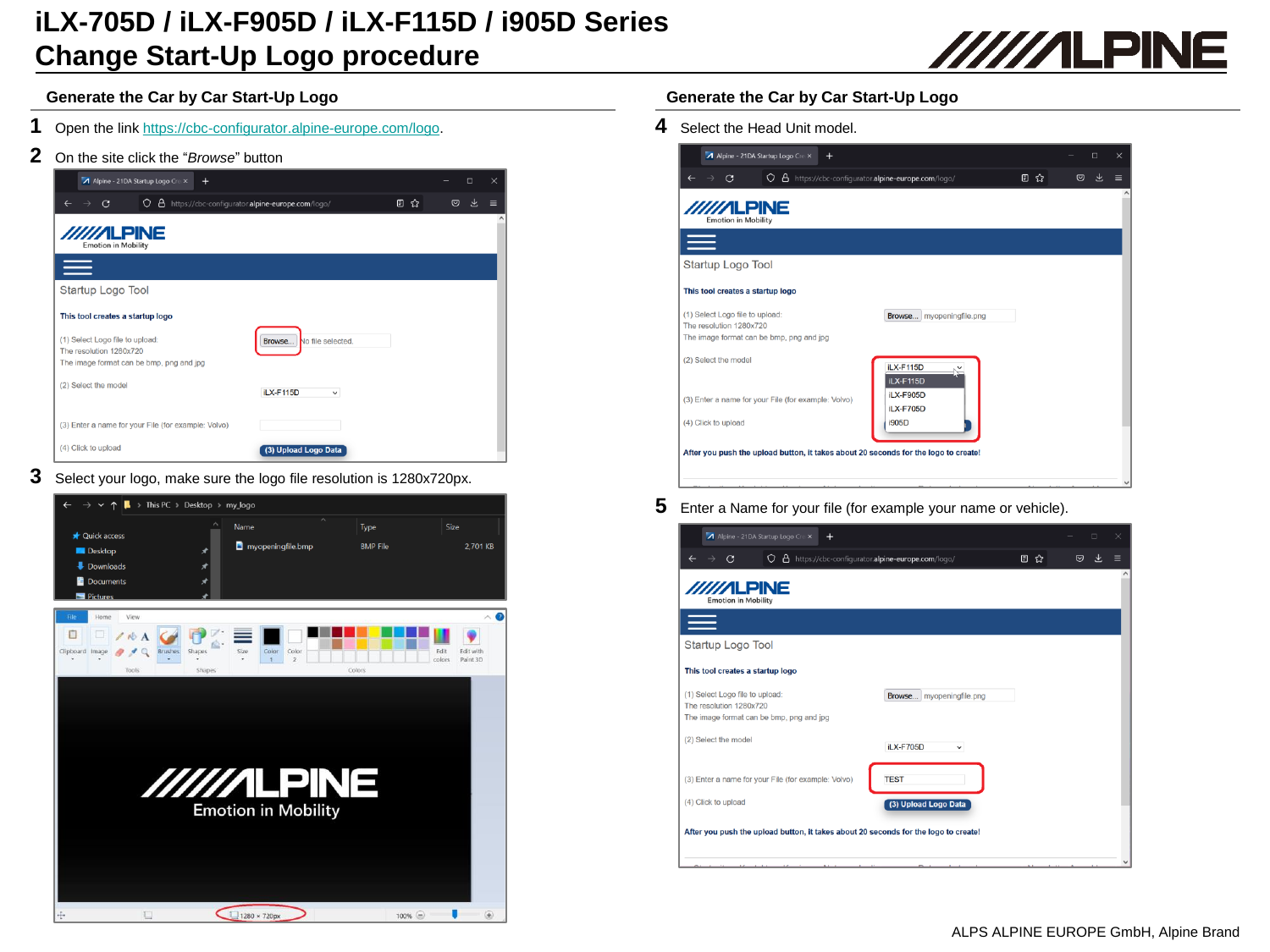## **iLX-705D / iLX-F905D / iLX-F115D / i905D Series Change Start-Up Logo procedure**



**6** Push the "*Upload Logo Data*" button and wait for <sup>30</sup> seconds until the download link is shown.



**7** *Right-Click* the link and select "Save Link As…". Select <sup>a</sup> location on your computer. Open the location by using the File Explorer.

| Please wait        | $\times$                                                                                                                                                                                                                                                                 |  |
|--------------------|--------------------------------------------------------------------------------------------------------------------------------------------------------------------------------------------------------------------------------------------------------------------------|--|
| $\rightarrow$ C    | □ https://cbc-configurator.alpine-eu                                                                                                                                                                                                                                     |  |
| Download your file | Open Link in New Tab<br>Open Link in New Window<br>Open Link in New Private Window<br><b>Bookmark Link</b><br>Save Link As<br>Save Link to Pocket<br><b>Copy Link</b><br>Search Google for "Download your f"<br><b>Inspect Accessibility Properties</b><br>Inspect $(Q)$ |  |

### **Generate the Car by Car Start-Up Logo Generate the Car by Car Start-Up Logo**

**8** Open the file with an unpack utility, like *WinZip*, *rar* or *7z*. *Right Click* the file and select "*Extract Files to…*".



**9** Select your (empty and FAT32 formatted) USB stick and click "*OK*".



**10**The folder structure on the USB stick will be created. It should look similar to this: